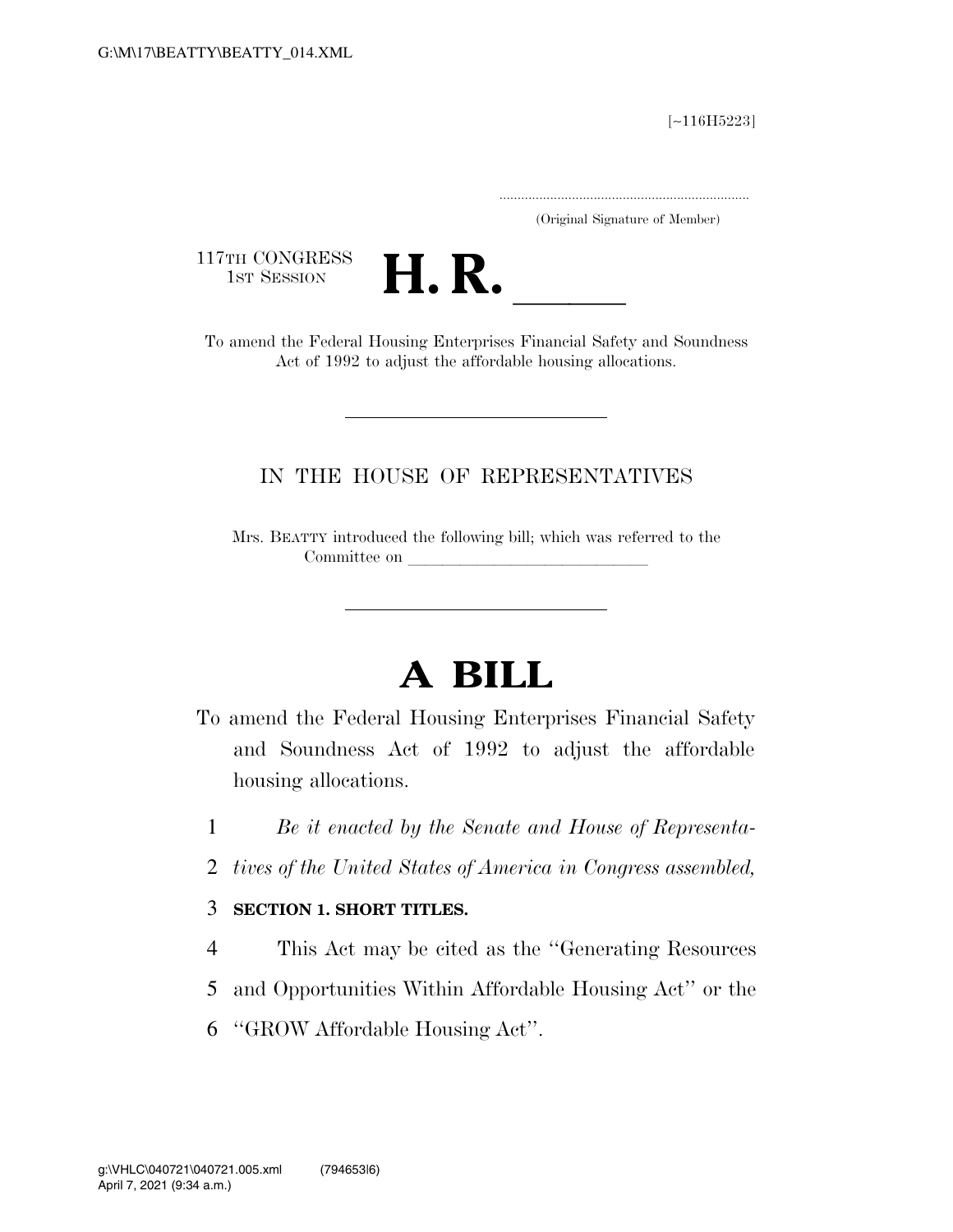## **SEC. 2. AFFORDABLE HOUSING ALLOCATIONS.**

 Section 1337(a) of the Federal Housing Enterprises Financial Safety and Soundness Act of 1992 (12 U.S.C. 4  $4567(a)$  is amended—

 (1) by striking ''4.2 basis points for each dollar of the unpaid principal balance of its total new busi- ness purchases'' and inserting ''10 basis points for each dollar of the outstanding principal balance of all eligible mortgage loans that collateralize covered securities insured under this Act'';

 (2) by striking ''65 percent'' each place such 12 term appears and inserting "75 percent";

 (3) by striking ''35 percent'' each place such 14 term appears and inserting "25 percent";

15 (4) in paragraph  $(1)$ —

16 (A) in subparagraph (A), by striking "; and'' and inserting a semicolon at the end;

 (B) in subparagraph (B)(ii), by striking the period at the end and inserting ''; and''; and

 (C) by adding at the end the following:  $\text{``(C)}$  ensure that 10 percent of the amounts transferred to the Secretary to fund the Housing Trust Fund and 10 percent of the amounts transferred to the Capital Manage-ment Fund are used to support permanent